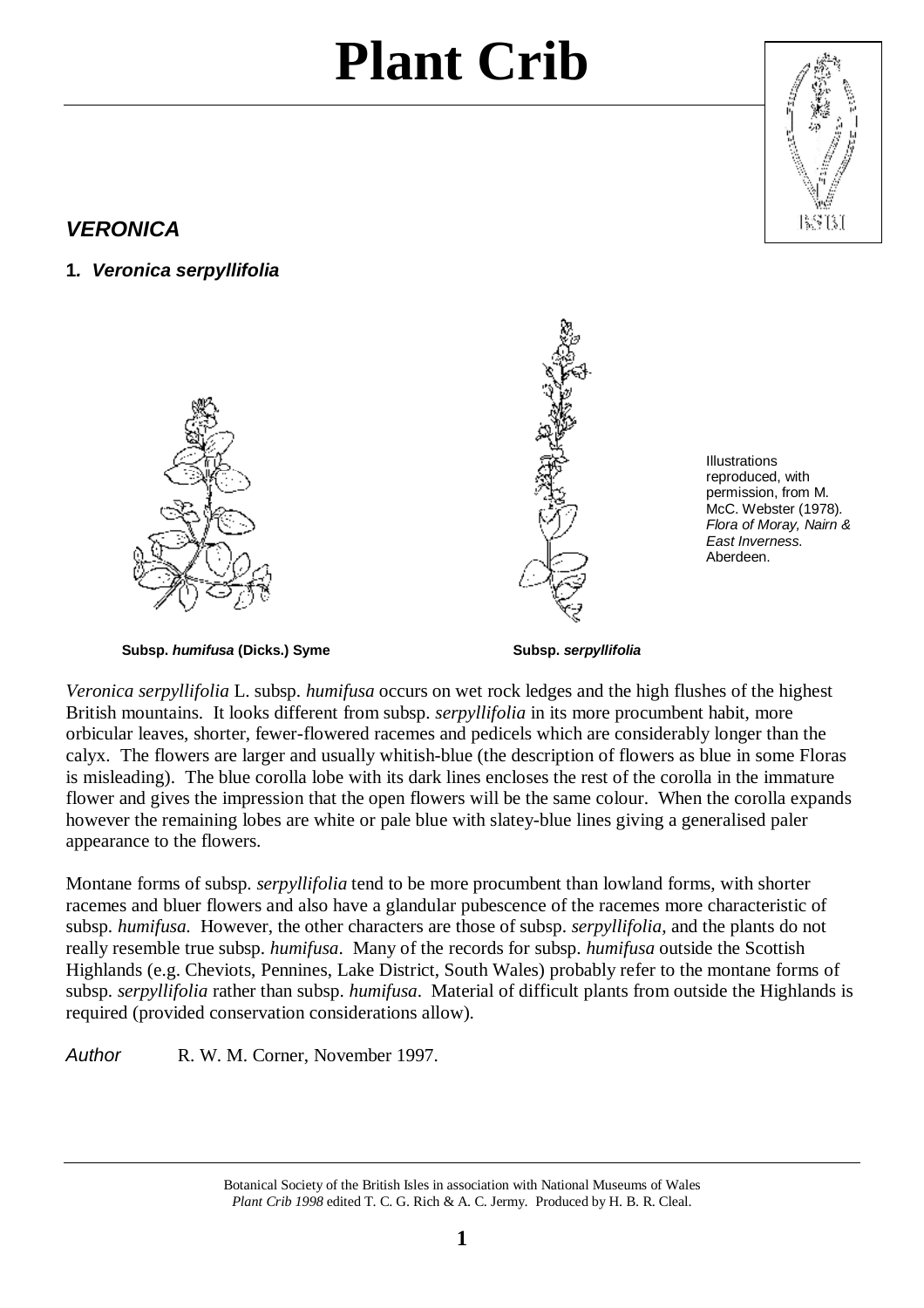#### **2***. Veronica* **´** *lackschewitzii*

*Veronica* × *lackschewitzii* (*V. anagallis-aquatica* × *V. catenata*) is probably quite widespread but very over-looked. Its distinguishing features are set out in the Table below. When collecting or recording always record flower colour (preferably collecting and pressing a few corollas), and noting sizes and shapes of the pedicels, their bracts, calyx lobes and capsules.

|                                 | Veronica anagallis-<br>aquatica L.                                                                                                                                   | $V \times$ lackschewitzij J. B.<br>Keller                                                                  | V. catenata Pennell                                                                                                     |
|---------------------------------|----------------------------------------------------------------------------------------------------------------------------------------------------------------------|------------------------------------------------------------------------------------------------------------|-------------------------------------------------------------------------------------------------------------------------|
| Stem base                       | Often with short, leafy,<br>stolon-like shoots,<br>sometimes densely<br>pubescent                                                                                    | As for V. anagallis-<br>aquatica                                                                           | Basal shoots usually absent<br>and only rarely slightly<br>pubescent                                                    |
| Leaves                          | Narrowly ovate to<br>lanceolate, basal leaves<br>often shortly petiolate                                                                                             | Like V. anagallis-aquatica<br>but petiolate leaves<br>uncommon                                             | Always sessile, narrow                                                                                                  |
| Racemes                         | Mean c. $(15-)25(-40)$<br>flowers (Fig. a)                                                                                                                           | Mean $c. (30-)60(-90)$<br>flowers (Fig. c)                                                                 | Mean $c. (10-)20(-30)$<br>flowers (Fig. d)                                                                              |
| Flower<br>pedicel and<br>bracts | Slender; linear bracts $\pm$<br>equal length to stalk at<br>flowering time; subtended<br>in fruit at 45°, if less, turned<br>up terminally (Fig. b)                  | Slender; bracts linear to<br>variable in length; angle<br>variable                                         | More robust; bracts more<br>than or equal to stalk at<br>flowering time; in fruit<br>subtended at about 90° (Fig.<br>e) |
| Calyx                           | Lobes ovate-lanceolate,<br>acute(Fig. b)                                                                                                                             | Variable                                                                                                   | Lobes elliptic to oblong,<br>usually blunt (Fig e)                                                                      |
| Corolla                         | Predominantly lilac-blue,<br>but pale blue and pinkish -<br>lilac occur, rarely white;<br>strongly marked veins<br>extend almost to edge of<br>petals; 3-3.5 mm wide | Pale blue to lilac; veins<br>intermediate; size variable                                                   | Predominantly suffused<br>pink, rarely pink-lilac or<br>white; veins finer and much<br>shorter; 4.8-5.1 mm wide         |
| Capsule                         | Orbicular, just longer than<br>broad; 3-3.5 mm width                                                                                                                 | None, or exceedingly rarely<br>one, or partly formed; may<br>occasionally be swollen by<br>an insect larva | Usually broader than long,<br>$\pm$ orbicular often with deep<br>apical notch; 3-3.5 mm long<br>$\times$ 3-4 mm wide    |

*Reference* Burnett, J. H. (1950). *Watsonia* **1**: 349-353. Burnett, J. H. (1997). *BSBI News* **75**: 15-17.

*Author* J. H. Burnett, January 1998.

Botanical Society of the British Isles in association with National Museums of Wales *Plant Crib 1998* edited T. C. G. Rich & A. C. Jermy. Produced by H. B. R. Cleal.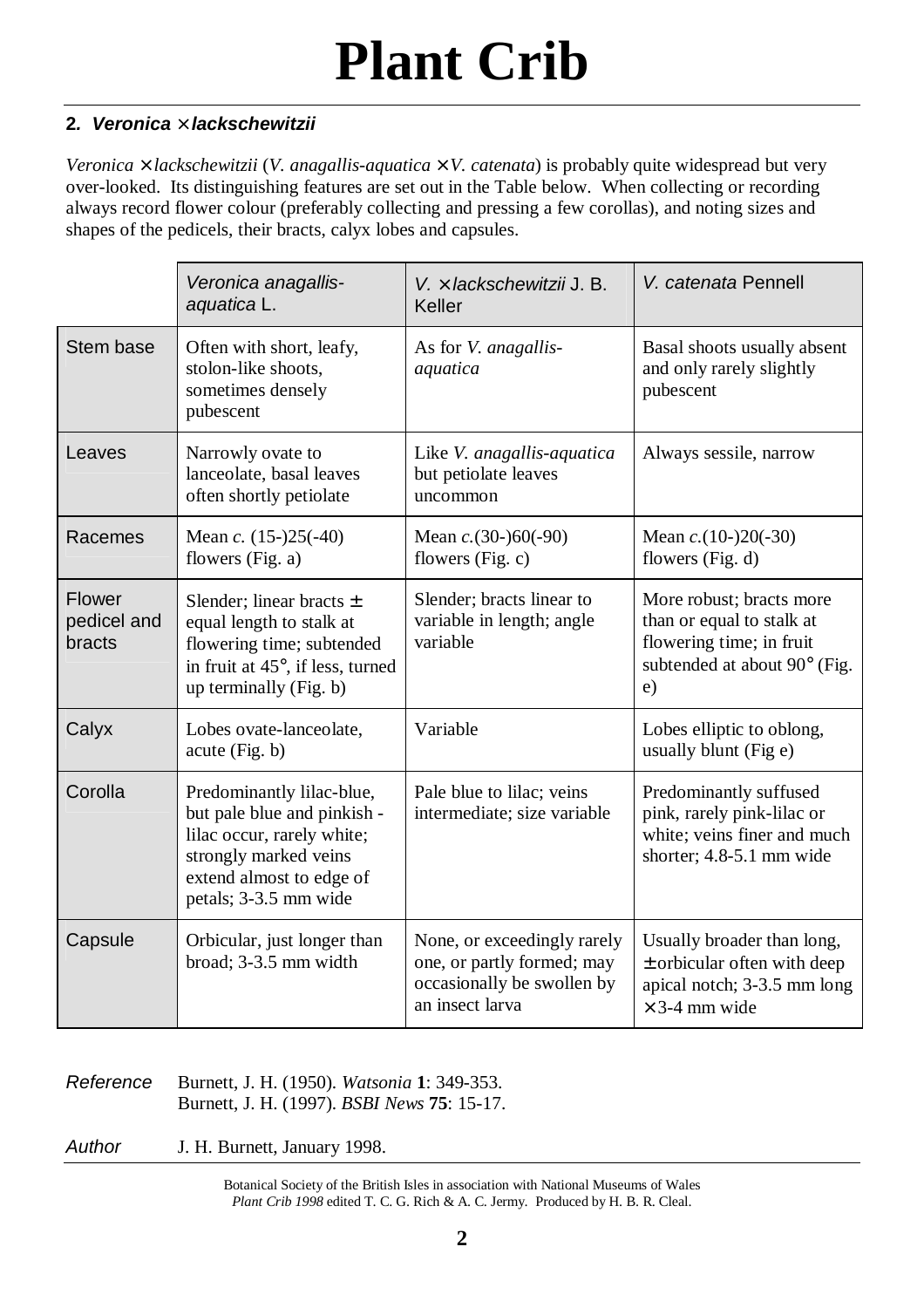

**Silhouettes from herb. Druce (OXF) specimens. (a, b)** *Veronica catenata***, habit and capsules, (c )** *V.* **´** *lackschewitzii***, habit, (d, e)** *V. anagallis-aquatica***, habit and capsules.** 

> Botanical Society of the British Isles in association with National Museums of Wales *Plant Crib 1998* edited T. C. G. Rich & A. C. Jermy. Produced by H. B. R. Cleal.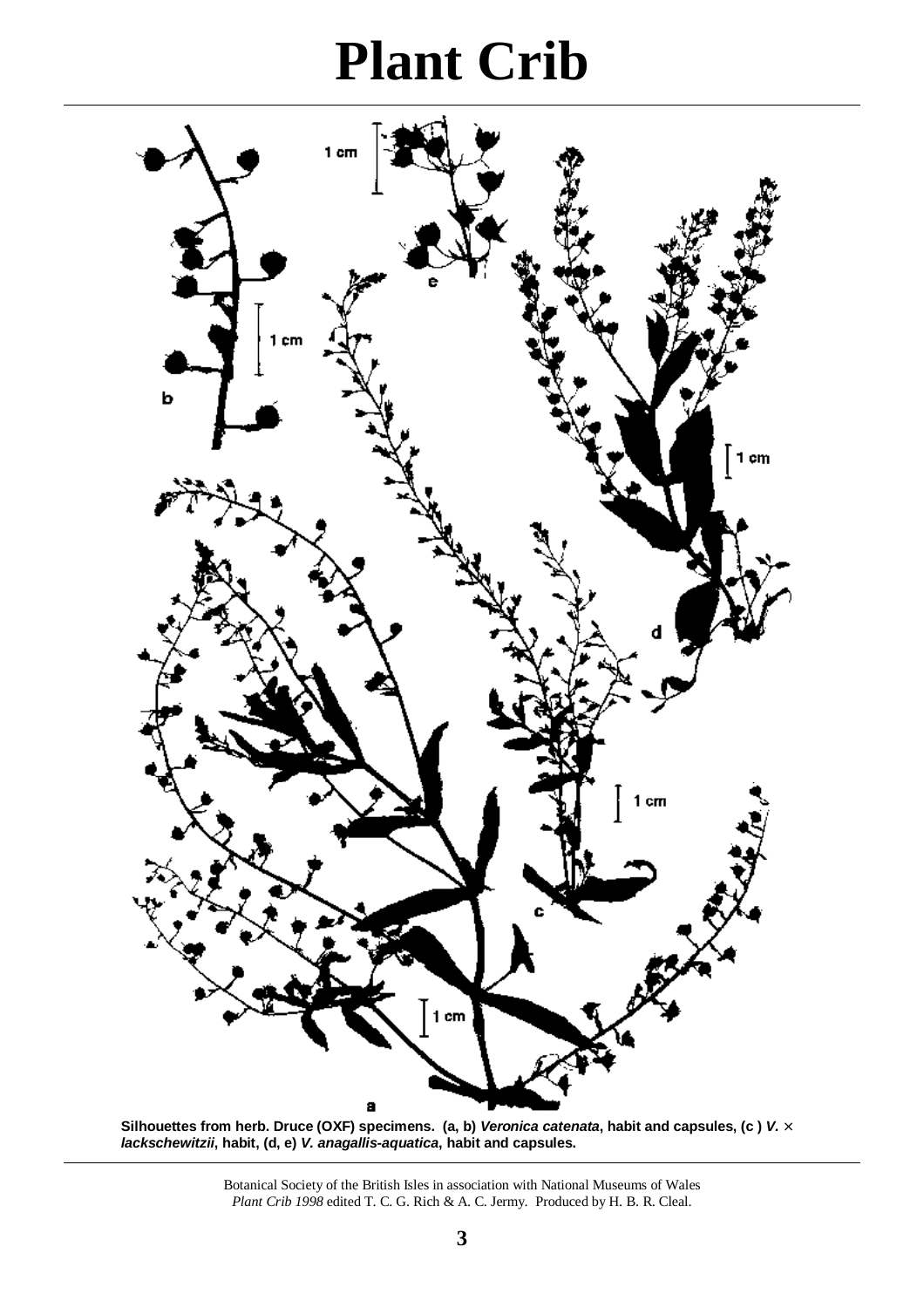#### **3.** *Veronica scutellata* **varieties**

*Veronica scutellata* L. var. *villosa* Schum. is a distinct variety with stems covered in dense long hairs (glabrous or sometimes glandular in var. *scutellata*). Both glabrous and hairy varieties may be found growing side by side. It is widespread in England, Scotland and Wales but is apparently absent from Ireland (*Critical Supplement*).

#### **4***. Veronica chamaedrys* **/** *V. montana*

Although usually a plant of open places, *V. chamaedrys* L. does occur in woodland and in overgrown rides, and can usually be easily distinguished from *V. montana* L. vegetatively by leaf toothing and colour, and the 2 lines of hairs on the stem (stem hairy all round in *V. montana*). However, be warned, in damp, shaded conditions the characteristic two lines of hairs may not develop and the stems may be  $\pm$ uniformly hairy all round.

#### **5.** *Veronica hederifolia* **aggregate**

The *V. hederifolia* L. group is a polyploid complex of which 5 taxa are currently recognised in Europe, of which two occur in Britain. Of these, subsp. *lucorum* appears less common nationally.

The variability of characters should be emphasised. In some plants, one or more characters may be less well shown, and plants of one subspecies may show a character which is normally associated with the other subspecies. It is essential, therefore, that all characters be assessed, and that identification be based on the combination of characters.

Anther colour appears the most constant character (examine undehisced anthers), whilst pedicel length is useful if taken with other features. Corolla colour its variable, as is leaf lobing. The drawings are of typical plants in typical habitats.

- **Subsp.** *lucorum* (Klett & Richt.) Hartl: Leaves thin, relatively bright green, rather shallowly 5- to 7 lobed, middle lobe as long as wide, or slightly longer than wide, ± pointed. Pedicels 3.5-7 times as long as calyx, with an adaxial row of short hairs, and usually some patent hairs outside this row, especially in distal half. Calyx glabrous or very sparsely pubescent, shortly ciliate. Corolla small, pale lilac. Undehisced anthers 0.6 mm, whitish. Style usually not more than 0.5 mm long. Seeds suborbicular, shallowly ribbed, the somewhat red-brown, brim of the orifice distinctly smooth and shining, whitish. Stomata 26-35  $\mu$ m (mean 32  $\mu$ m). Pollen size about 32  $\mu$ m. Typical forms in woodland, shady places, hedges, etc.
- **Subsp.** *hederifolia*: Leaves thicker and darker green, 3- to 5-lobed, middle lobe wider than long, pointed, incisions distinctly deeper than in subsp. *lucorum*, especially in upper leaves. Pedicels (2-) 3-4 times as long as calyx, usually glabrous except for an adaxial row of patent hairs (which are longer than in subsp. *lucorum*). Calyx glabrous except for rather long patent cilia. Corolla relatively large, bright blue with a white centre. Undehisced anthers 1.0 mm, conspicuously blue. Style 0.7-1.0 mm long. Seeds large, broadly oblong to orbicular, ribbed, pale yellowish, brim of the orifice broad, partly without ridges, somewhat shining. Stomata 35-48  $\mu$ m (mean 42  $\mu$ m). Pollen size 40  $\mu$ m. Typical forms in arable fields, roadsides, gardens.